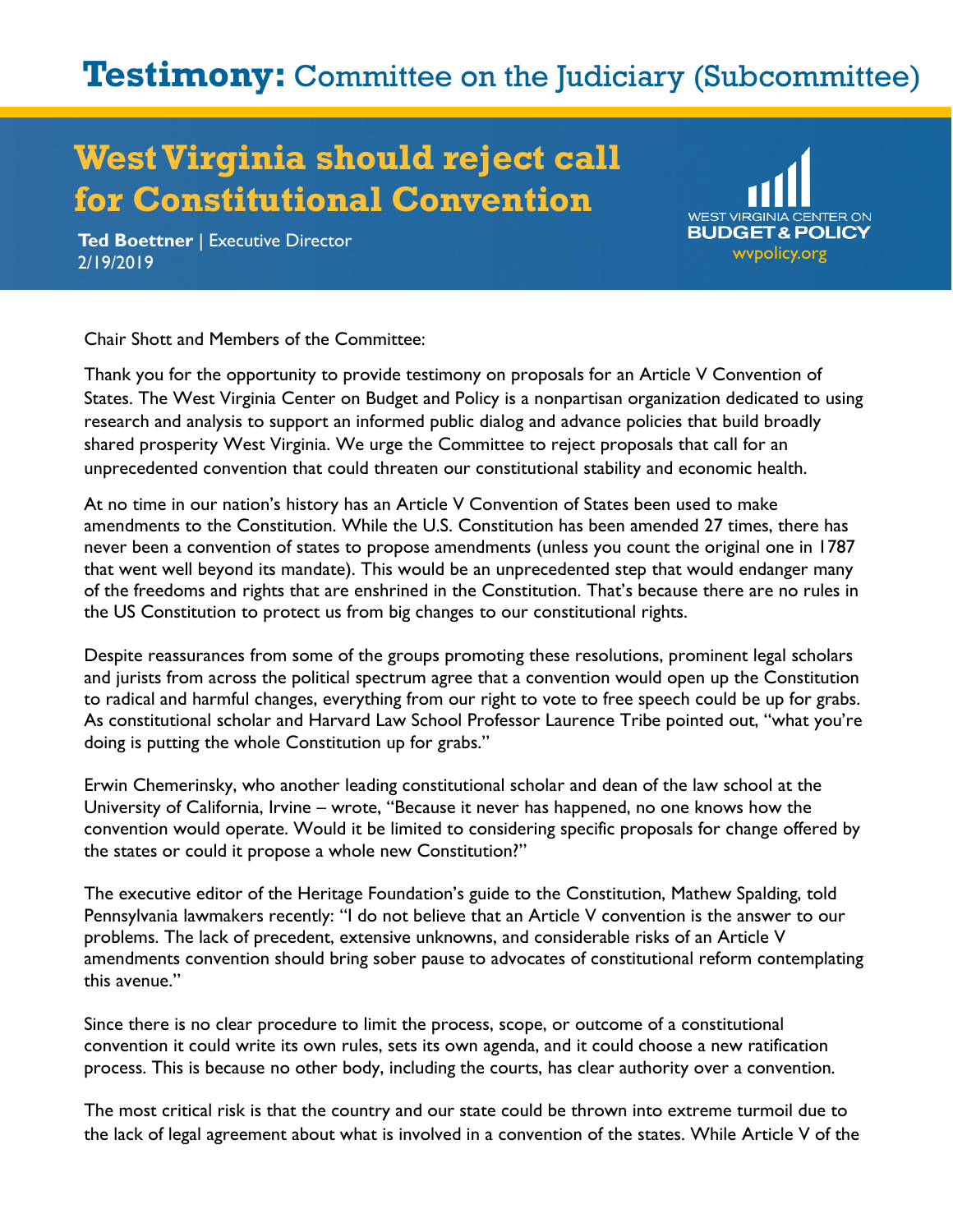U.S. Constitution provides for the option of amendment via a convention, there is no direction on how this option is to be implemented.

It is also highly likely that a convention held today would be a media circus and a lightning rod for powerful interest groups of various sorts. The pressure on delegates would be immense, and intense negotiations and horse-trading among delegates would be likely. States that did not sign on to a convention call would nevertheless demand a voice, and a vote, perhaps based on the size of their populations.

While many West Virginians may be angry and frustrated today, we should be careful that our anger and frustration not cause us to take steps that permanently damage the country and diminish its promise. The process we have used for amending the Constitution has served us well, protecting the country's founding document through times much more difficult than today. Let us have the fortitude and prudence of previous generations and avoid placing the Constitution at grave risk.

West Virginia lawmakers should immediately rescind HCR 36 that was passed in 2016 and reject further calls for a constitutional convention.

## **APPENDIX:**

## **Legal Scholars Warn of the Dangers of an Article V Convention**

"[T]here is no way to effectively limit or muzzle the actions of a Constitutional Convention. The Convention could make its own rules and set its own agenda. Congress might try to limit the convention to one amendment or one issue, but there is no way to assure that the Convention would obey." – **[Warren Burger,](https://i2i.org/wp-content/uploads/2013/11/Burger-letter2.pdf) Chief Justice of the U.S. Supreme Court (1969-1986)**

"I certainly would not want a constitutional convention. Whoa! Who knows what would come out of it?" – **[Antonin](http://www.abajournal.com/news/article/how_scalia_and_ginsburg_would_amend_the_constitution/)  [Scalia,](http://www.abajournal.com/news/article/how_scalia_and_ginsburg_would_amend_the_constitution/) Associate Justice of the U.S. Supreme Court (1986-2016)**

"There is no enforceable mechanism to prevent a convention from reporting out wholesale changes to our Constitution and Bill of Rights." – **[Arthur Goldberg,](http://www.cbpp.org/sites/default/files/atoms/files/7-16-14sfp.pdf) Associate Justice of the US. Supreme Court (1962-1965)**

"First of all, we have developed orderly procedures over the past couple of centuries for resolving [some of the many] ambiguities [in the Constitution], but no comparable procedures for resolving [questions surrounding a convention]. Second, difficult interpretive questions about the Bill of Rights or the scope of the taxing power or the commerce power tend to arise one at a time, while questions surrounding the convention process would more or less need to be resolved all at once. And third, the stakes in this case in this instance are vastly greater, because what you're doing is putting the whole Constitution up for grabs." –**[Laurence Tribe,](http://www.cbpp.org/sites/default/files/atoms/files/7-16-14sfp.pdf) professor of constitutional law at Harvard Law School**

"The bigger threat is that a constitutional convention, once unleashed on the nation, would be free to rewrite or scrap any parts of the U.S. Constitution. Do we really want to open up our nation's core defining values to debate at a time when a serious candidate for the White House brags about his enthusiasm for torture and the surveillance state, wants to "open up" reporters to lawsuits, scoffs at the separation of powers and holds ideas about freedom of religion that are selective at best?" – **[David Super,](http://www.latimes.com/opinion/op-ed/la-oe-super-constitutional-convention-balanced-budget-amendment-20160706-snap-story.html) professor of law at Georgetown University**

"Note what [Article V] does not say. It says not a word expressly authorizing the states, Congress, or some combination of the two to confine the subject matter of a convention. It says not a word about whether Congress, in calculating whether the requisite 34 states have called for a convention, must (or must not) aggregate calls for a convention on, say, a balanced budget, with differently worded calls arising from related or perhaps even unrelated topics. It says not a word prescribing that the make-up of a convention, as many conservatives imagine, will be one-state-one-vote (as Alaska and Wyoming might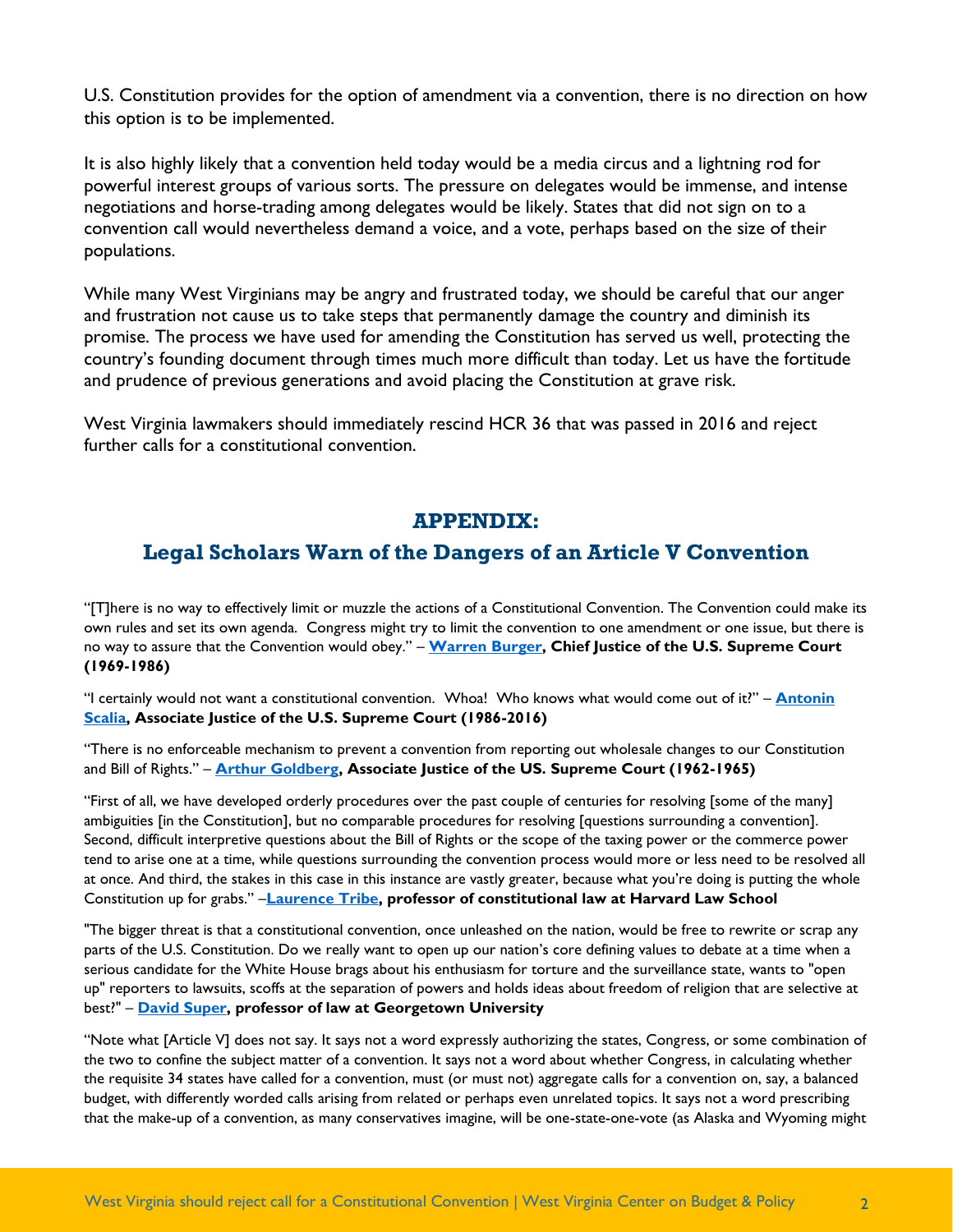hope) or whether states with larger populations should be given larger delegations (as California and New York would surely argue)."- **[Walter Olson,](https://www.cato.org/publications/commentary/article-v-constitutional-convention) senior fellow at the Cato Institute's Center for Constitutional Studies**

"Danger lies ahead. Setting aside the long odds, if California and 33 more states invoke Article V, there's a risk that we'd end up with a "runaway" convention, during which delegates would propose amendments on issues including abortion, gun rights and immigration." – **[Rick Hasen](http://www.latimes.com/opinion/op-ed/la-oe-0106-hasen-constitutional-convention-campaign-finance-20160106-story.html), Chancellor's Professor of Law and Political Science at the University of California, Irvine**

"Holding a Constitutional convention when the U.S. is embroiled in extremely toxic, uninformed and polarized politics is a really, really bad idea." – **[Shelia Kennedy,](https://www.sheilakennedy.net/2017/03/another-constitutional-convention-perish-the-thought/) professor of law and policy at Indiana University Purdue University Indianapolis**

"But no rule or law limits the scope of a state-called constitutional convention. Without established legal procedures, the entire document would be laid bare for wholesale revision. Article V itself sheds no light on the most basic procedures for such a convention. How many delegates does each state get at the convention? Is it one state, one vote, or do states with larger populations, like California, get a larger share of the votes? The Supreme Court has made at least one thing clear it will not intervene in the process or the result of a constitutional convention. The game has neither rules nor referees." - **[McKay Cunningham,](http://www.idahostatesman.com/opinion/readers-opinion/article130502289.html) professor of law at Concordia University**

"The result will be a disaster. I hate to think of the worst-case scenario. At best, the fight over every step along the way would consume our country's political oxygen for years." – **[David Marcus,](https://www.azcentral.com/story/news/politics/legislature/2017/09/09/article-v-constitutional-convention-planners-convene-in-arizona/618218001/) professor of law at the University of Arizona**

"At present, there are no rules regarding who can participate, give money, lobby or have a voice in a constitutional convention. There are no rules about conflicts of interest, disclosure of who is giving or expending money. No rules exist that address political action committees, corporate or labor union involvement or how any other groups can or should participate. Not only might legitimate voices of the people be silenced by convention rules, but special interests may be given privilege to speak and affect the deliberations...there are no rules limiting what can be debated at a constitutional convention. Given the potential domination by special interests, who knows the result?" - **[David Schultz,](https://www.twincities.com/2018/03/18/david-schultz-why-a-constitutional-convention-is-a-bad-idea/) political science and election law professor at Hamline University**

"An Article V convention might propose an amendment to restore or expand the liberties of the American people, but it also could propose an amendment that diminishes the liberties of the American people, or of some of the people. " – **[John](http://www.heritage.org/the-constitution/report/consideration-convention-propose-amendments-under-article-v-the-us)  [Malcolm](http://www.heritage.org/the-constitution/report/consideration-convention-propose-amendments-under-article-v-the-us), director of the Heritage Foundation's Edwin Meese III Center for Legal and Judicial Studies**

"But nothing in the Constitution limits such a convention to the issue or issues for which it was called. In other words, anything and everything could be on the table, including fundamental constitutional rights. Nor are there any guarantees about who would participate or under what rules. Indeed, for these reasons, no constitutional convention has been called since the first in 1787." - **[Helen Norton,](https://www.denverpost.com/2018/04/20/gambling-with-our-constitution/) professor and Ira C. Rothgerber, Jr. Chair in Constitutional Law at the University of Colorado, and David Super, professor of law at Georgetown University**

"The lack of clear rules of the road, either in the text of the Constitution itself or in historical or legal precedent, makes the selection of the convention mechanism a choice whose risks dramatically outweigh any potential benefits." – **[Richard](http://www.baltimoresun.com/news/opinion/oped/bs-ed-op-0327-constitutional-convention-20180326-story.html)  [Boldt,](http://www.baltimoresun.com/news/opinion/oped/bs-ed-op-0327-constitutional-convention-20180326-story.html) professor of law at the University of Maryland**

"We live in deeply partisan times. There are no certainties about how a constitutional convention would play out, but the most likely outcome is that it would deepen our partisan divisions. Because there are no clear constitutional rules defining a convention's procedures, a convention's "losers" may deem illegitimate any resulting changes. Regardless of the ultimate outcome, the process itself would likely worsen our already vicious national politics." – **[Eric Berger,](http://www.omaha.com/opinion/midlands-voices-the-dangers-of-a-constitutional-convention/article_23467288-56aa-5a1b-8b58-8f1b3b203fdd.html) associate dean professor of law at the University of Nebraska College of Law**

"There are no such guarantees. This is uncharted territory…We should not now abandon the very document that has held us together as a nation for over two and one quarter centuries. Rewriting the Constitution is a dangerous errand that would not only unravel the legal ties that have kept us together for so long but would also undermine our sense of national identity and the way that view ourselves as a people." – **[William Marshall,](http://www.spokesman.com/blogs/boise/2017/feb/22/professors-warns-dangers-article-v-constitutional-convention/) professor of law at University of North Carolina**